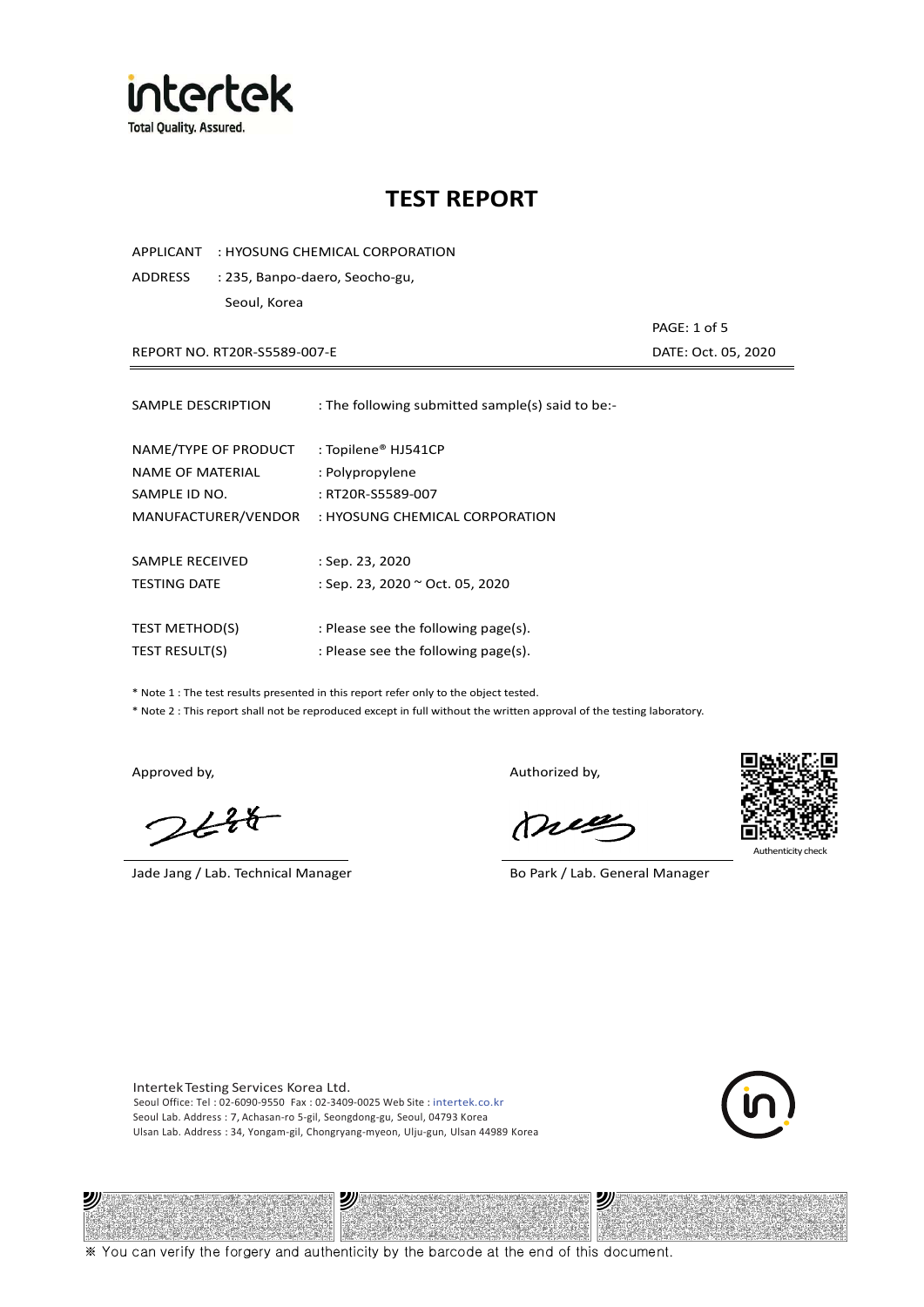

REPORT NO. RT20R-S5589-007-E DATE: Oct. 05, 2020

PAGE: 2 of 5

SAMPLE ID NO. : RT20R-S5589-007 SAMPLE DESCRIPTION : Topilene® HJ541CP

| <b>TEST ITEM</b>                        | <b>UNIT</b> | <b>TEST METHOD</b>                                                                                                                          | <b>MDL</b>     | <b>RESULT</b> |
|-----------------------------------------|-------------|---------------------------------------------------------------------------------------------------------------------------------------------|----------------|---------------|
| Cadmium (Cd)                            | mg/kg       | With reference to<br>IEC 62321-5 Edition 1.0 : 2013,                                                                                        | 0.5            | N.D.          |
| Lead (Pb)                               | mg/kg       | by acid digestion and<br>determined by ICP-OES                                                                                              | 5              | N.D.          |
| Mercury (Hg)                            | mg/kg       | With reference to<br>IEC 62321-4 Edition 1.0: 2013,<br>by acid digestion and<br>determined by ICP-OES                                       | $\overline{2}$ | N.D.          |
| Hexavalent Chromium (Cr <sup>6+</sup> ) | mg/kg       | With reference to<br>IEC 62321-7-2<br>Edition 1.0 : 2017,<br>by alkaline/toluene digestion<br>and determined by UV-VIS<br>Spectrophotometer | 8              | N.D.          |
| Polybrominated Biphenyl (PBBs)          |             |                                                                                                                                             |                |               |
| Monobromobiphenyl                       | mg/kg       |                                                                                                                                             | 5              | N.D.          |
| Dibromobiphenyl                         | mg/kg       |                                                                                                                                             | 5              | N.D.          |
| Tribromobiphenyl                        | mg/kg       | With reference to<br>IEC 62321-6 Edition 1.0: 2015,                                                                                         | 5              | N.D.          |
| Tetrabromobiphenyl                      | mg/kg       |                                                                                                                                             | 5              | N.D.          |
| Pentabromobiphenyl                      | mg/kg       |                                                                                                                                             | 5              | N.D.          |
| Hexabromobiphenyl                       | mg/kg       | by solvent extraction and                                                                                                                   | 5              | N.D.          |
| Heptabromobiphenyl                      | mg/kg       | determined by GC/MS                                                                                                                         | 5              | N.D.          |
| Octabromobiphenyl                       | mg/kg       |                                                                                                                                             | 5              | N.D.          |
| Nonabromobiphenyl                       | mg/kg       |                                                                                                                                             | 5              | N.D.          |
| Decabromobiphenyl                       | mg/kg       |                                                                                                                                             | 5              | N.D.          |
| Polybrominated Diphenyl Ether (PBDEs)   |             |                                                                                                                                             |                |               |
| Monobromodiphenyl ether                 | mg/kg       |                                                                                                                                             | 5              | N.D.          |
| Dibromodiphenyl ether                   | mg/kg       |                                                                                                                                             | 5              | N.D.          |
| Tribromodiphenyl ether                  | mg/kg       |                                                                                                                                             | 5              | N.D.          |
| Tetrabromodiphenyl ether                | mg/kg       | With reference to                                                                                                                           | 5              | N.D.          |
| Pentabromodiphenyl ether                | mg/kg       | IEC 62321-6 Edition 1.0 : 2015,                                                                                                             | 5              | N.D.          |
| Hexabromodiphenyl ether                 | mg/kg       | by solvent extraction and                                                                                                                   | 5              | N.D.          |
| Heptabromodiphenyl ether                | mg/kg       | determined by GC/MS                                                                                                                         | 5              | N.D.          |
| Octabromodiphenyl ether                 | mg/kg       |                                                                                                                                             | 5              | N.D.          |
| Nonabromodiphenyl ether                 | mg/kg       | 5                                                                                                                                           |                | N.D.          |
| Decabromodiphenyl ether                 | mg/kg       |                                                                                                                                             | 5              | N.D.          |

Tested by : Jooyeon Lee, Seulgi Park, Jessica Kang

Notes : mg/kg = ppm = parts per million  $<$  = Less than

沙

N.D. = Not detected ( <MDL )

MDL = Method detection limit

Intertek Testing Services Korea Ltd. Seoul Office: Tel : 02-6090-9550 Fax : 02-3409-0025 Web Site : intertek.co.kr Seoul Lab. Address : 7, Achasan-ro 5-gil, Seongdong-gu, Seoul, 04793 Korea Ulsan Lab. Address : 34, Yongam-gil, Chongryang-myeon, Ulju-gun, Ulsan 44989 Korea

沙



沙

※ You can verify the forgery and authenticity by the barcode at the end of this document.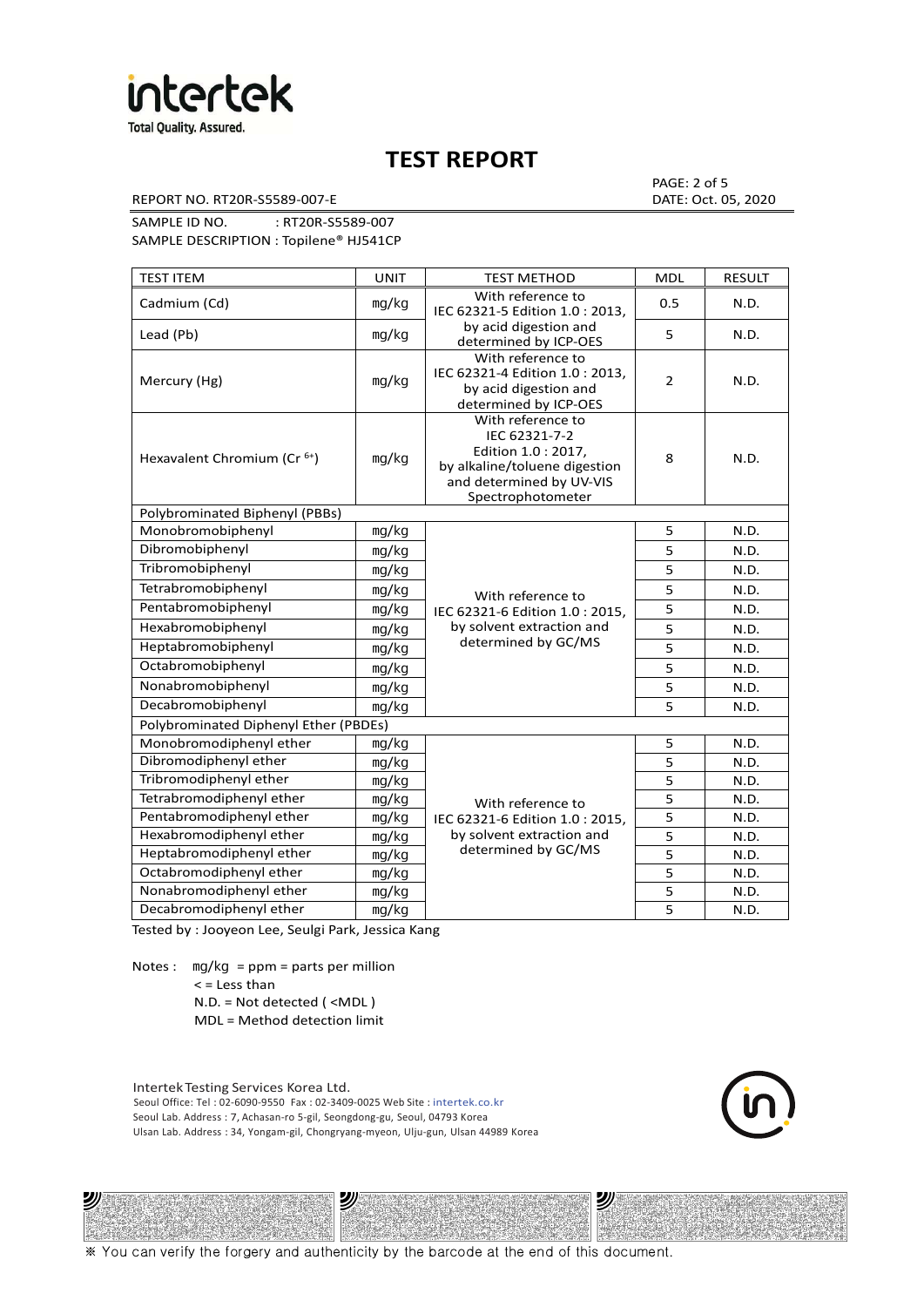

REPORT NO. RT20R-S5589-007-E DATE: Oct. 05, 2020

PAGE: 3 of 5

SAMPLE ID NO. : RT20R-S5589-007 SAMPLE DESCRIPTION : Topilene® HJ541CP

| <b>TEST ITEM</b>                     | CAS NO.       | <b>UNIT</b> | <b>TEST METHOD</b>                                                                                             | <b>MDL</b> | <b>RESULT</b> |
|--------------------------------------|---------------|-------------|----------------------------------------------------------------------------------------------------------------|------------|---------------|
| Dibutyl phthalate<br>(DBP)           | $84 - 74 - 2$ | mg/kg       | With reference to<br>IEC 62321-8<br>Edition 1.0 : 2017,<br>by solvent extraction<br>and determined by<br>GC/MS | 50         | N.D.          |
| Di(2-ethylhexyl) phthalate<br>(DEHP) | 117-81-7      | mg/kg       |                                                                                                                | 50         | N.D.          |
| Benzyl butyl phthalate<br>(BBP)      | 85-68-7       | mg/kg       |                                                                                                                | 50         | N.D.          |
| Diisobutyl phthalate<br>(DIBP)       | $84 - 69 - 5$ | mg/kg       |                                                                                                                | 50         | N.D.          |

Tested by : Jessica Kang

Notes :  $mq/kg = ppm = parts per million$  $<$  = Less than N.D. = Not detected ( <MDL ) MDL = Method detection limit

\* View of sample as received;-

ונש



Intertek Testing Services Korea Ltd. Seoul Office: Tel : 02-6090-9550 Fax : 02-3409-0025 Web Site : intertek.co.kr Seoul Lab. Address : 7, Achasan-ro 5-gil, Seongdong-gu, Seoul, 04793 Korea Ulsan Lab. Address : 34, Yongam-gil, Chongryang-myeon, Ulju-gun, Ulsan 44989 Korea

沙



沙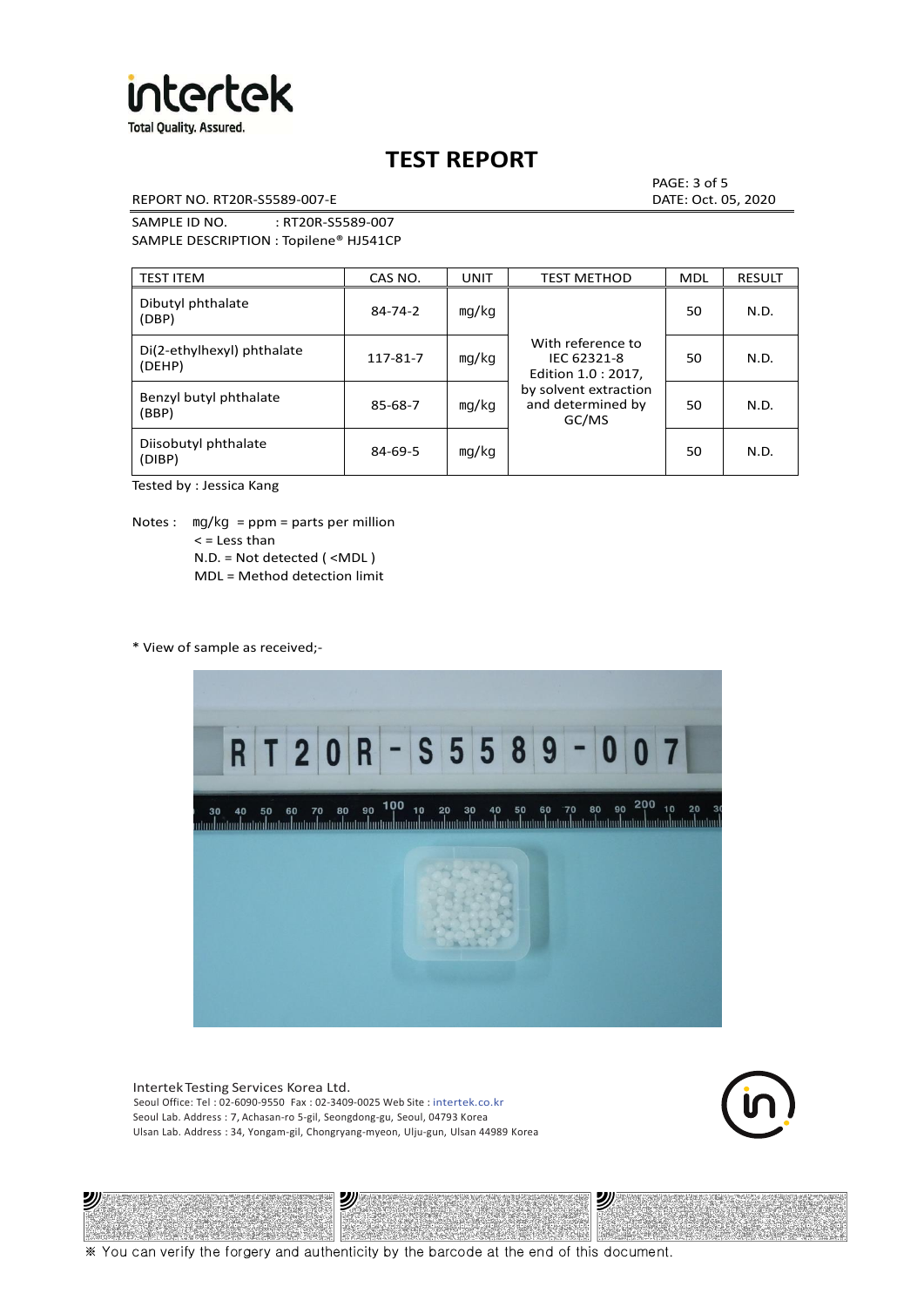

**Total Quality. Assured.** 

# **TEST REPORT**

REPORT NO. RT20R-S5589-007-E DATE: Oct. 05, 2020

PAGE: 4 of 5

SAMPLE ID NO. : RT20R-S5589-007 SAMPLE DESCRIPTION : Topilene® HJ541CP



| *1 : List of appropriate acid : |                                                                     |
|---------------------------------|---------------------------------------------------------------------|
| Material                        | Acid added for digestion                                            |
| Polymers                        | $HNO3$ , HCl, HF, H <sub>2</sub> O <sub>2</sub> , H3BO <sub>3</sub> |
| Metals                          | $HNO3$ . HCl. HF                                                    |
| Electronics                     | $HNO3$ , HCl, H <sub>2</sub> O <sub>2</sub> , HBF <sub>4</sub>      |

\*2 : The samples were dissolved totally by pre-conditioning method according to above flow chart.

Intertek Testing Services Korea Ltd. Seoul Office: Tel : 02-6090-9550 Fax : 02-3409-0025 Web Site : intertek.co.kr Seoul Lab. Address : 7, Achasan-ro 5-gil, Seongdong-gu, Seoul, 04793 Korea Ulsan Lab. Address : 34, Yongam-gil, Chongryang-myeon, Ulju-gun, Ulsan 44989 Korea

沙

沙



沙